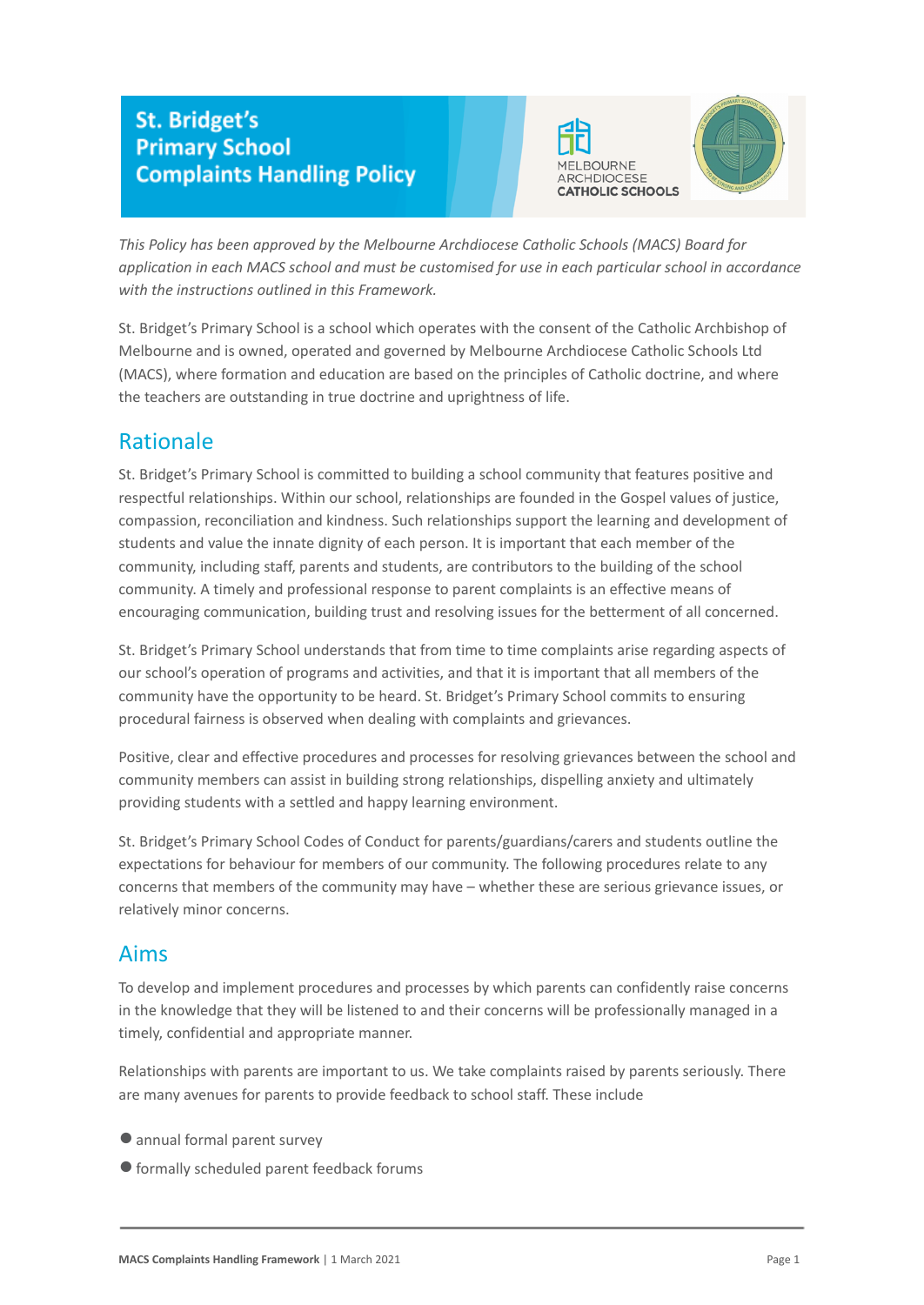●meetings with the Principal or other staff members to express concerns.

### Who to contact to make a complaint

The nature of the complaint will determine who is the most appropriate person or body to manage a Complainant's concerns. In most instances, it is expected that the Complainant will have raised their complaint at St. Bridget's Primary School before taking it further with MACS.

### **Complaints should be directed to the school Principal in the first instance**

For complaints of a serious nature involving school staff, the following additional information is provided.

### **Misconduct or serious misconduct**

All complaints of alleged misconduct or serious misconduct by a teacher or staff member should be reported to the Principal of St. Bridget's Primary School.

Complaints about teachers can also be reported to the Victorian Institute of Teaching (VIT), the regulator in relation to the registration and investigation of serious misconduct (including conduct which is of a physical or emotional nature) of all teachers in the state of Victoria. If unsure whether the complaint constitutes serious misconduct by a teacher, contact the VIT on 1300 888 067 or [vit@vit.vic.edu.au](mailto:vit@vit.vic.edu.au).

In some cases, certain actions which involve physical or emotional misconduct, such as unlawful assault or threats to the person, may constitute a criminal offence. These types of offences should be reported to and investigated by the police. Initial consultation with the Principal of St. Bridget's Primary School may help to determine the appropriate course of action in these circumstances.

### **Child abuse (including sexual offences)**

All complaints of alleged child abuse (including sexual offences) of a school student should be reported to the Principal of St. Bridget's Primary School.

There are legal obligations on all adults to report child abuse to police once a reasonable belief is formed that a sexual offence has been committed against a child.

Failure to disclose a sexual offence against a child is a criminal offence under section 327 of the *Crimes Act 1958* (Vic.) and applies to all adults (18 years of age and over) in Victoria.

Communication with children under 16 years of age by teachers, staff or any other person to prepare or 'groom' a child for future sexual activity is a criminal offence under section 49M(1) of the Crimes Act and must be reported to the police. The offence of grooming applies to any person aged 18 years or over and does not apply to communication between people who are both under 18 years of age. For further information, refer to MACS Policy 2.19 Child Protection – Reporting obligations.

### **Complaints against Principal of St. Bridget's Primary School**

In the case of a complaint involving the Principal of St. Bridget's Primary School, the MACS Regional General Manager who oversees St. Bridget's Primary School should be informed immediately.

MACS Regional Offices are located in the North, South, East and West of metropolitan Melbourne. Contact details are listed at the end of this Policy.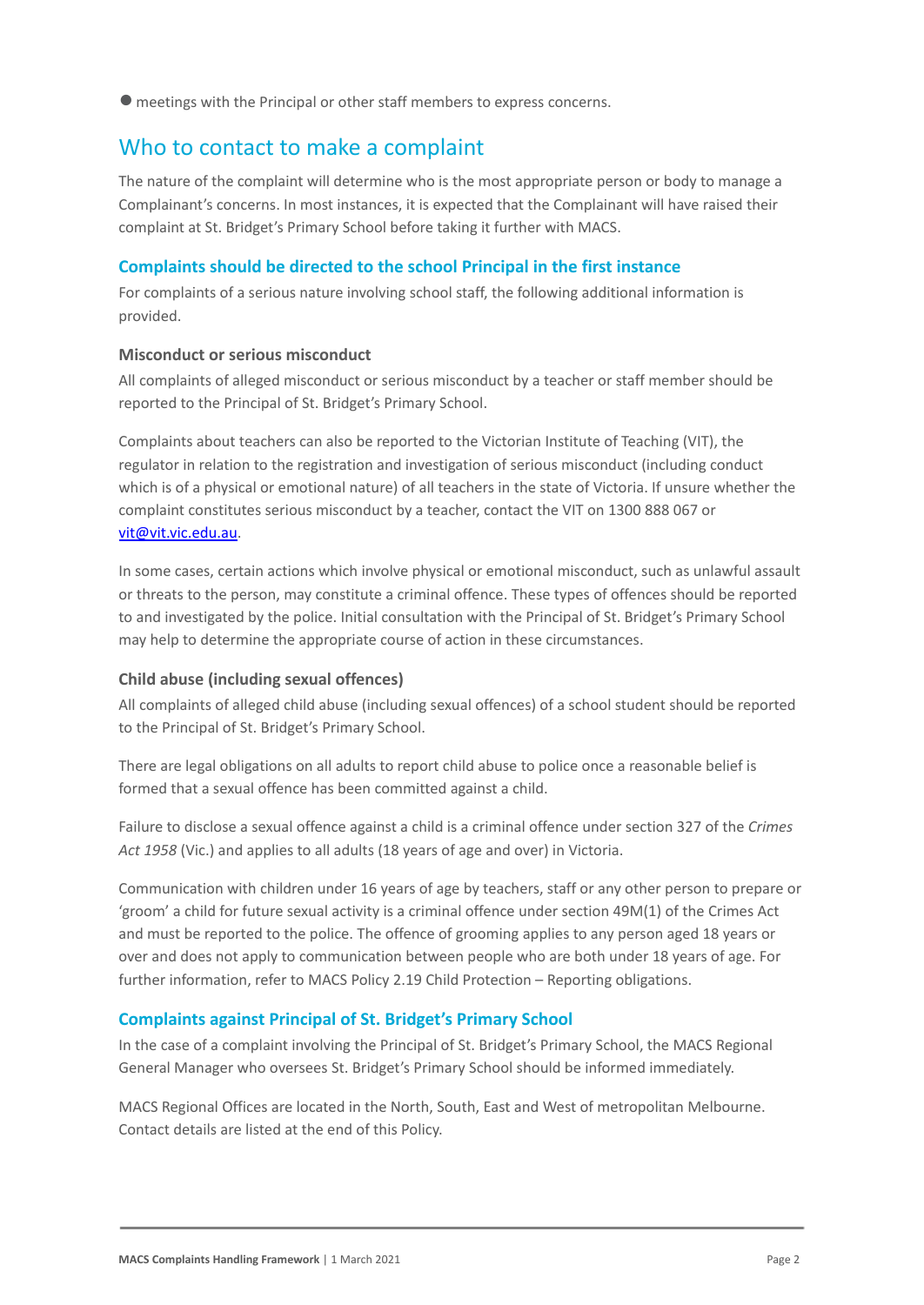### **Complaints against clergy or other religious persons**

If the complaint relates to the clergy or other religious persons involved with St. Bridget's Primary School, the Complainant should contact and seek advice from the Professional Standards Unit of the Catholic Archdiocese of Melbourne, 486 Albert Street, East Melbourne. Contact 03 9926 5621 or [psu@cam.org.au.](mailto:psu@cam.org.au)

If the priest or religious person is a member of a religious order, the Complainant should also contact the Provincial Head or professional standards office of that congregation or religious order. If the complaint is about child abuse, see above.

### **Anonymous complaints**

The governing body of St. Bridget's Primary School endeavours to address and respond to all complaints. In some situations, our governing body may not be able to fully address complaints that are made anonymously or without sufficient detail being provided to enable an inquiry or investigation, or resolution of the matter. To ensure procedural fairness, respondents have a right to know the particulars of the allegations being made against them and be given an opportunity to respond to them. Where possible, Complainants are encouraged to give their names and to be reassured that we will deal with complaints professionally and in accordance with procedural fairness and confidentiality. If the Complainant wishes to remain anonymous, it is at the Principal's discretion what, if any, action will be taken. Anonymous complaints will be recorded in the same manner as all other complaints are recorded.

# Procedures for complaints about issues at St. Bridget's Primary **School**

St. Bridget's Primary School has developed and maintains a fair, effective and efficient complaint-handling

procedure so that complaints about events or decisions at St. Bridget's Primary School can be addressed. The following steps can guide the procedure in making a complaint about issues arising at St. Bridget's Primary School.

### **Informal and formal resolution procedures**

### **Informal resolution procedures**

**Raise the matter directly with the relevant staff member first where appropriate.** If the matter involves your child or an issue of everyday class operation, contact the staff member concerned, preferably by email, explaining the nature of your concern and request a telephone conversation or meeting. Complainants are strongly discouraged from sending or discussing confidential, contentious or emotional information by email. This is best done in a meeting or phone call.

The teacher will acknowledge the email within **two working days**. The staff member may be able to respond to your complaint by return email or telephone with a satisfactory outcome. At times, parties may be assisted to resolve a misunderstanding, miscommunication or lack of clarity through the support of another person, such as another member of staff or the principal.

If further inquiry of the complaint is required, the staff member will explain this to you and direct you to this Policy if you have not already viewed this. They will also establish a clear timeframe for the inquiry and when you can expect further information from them.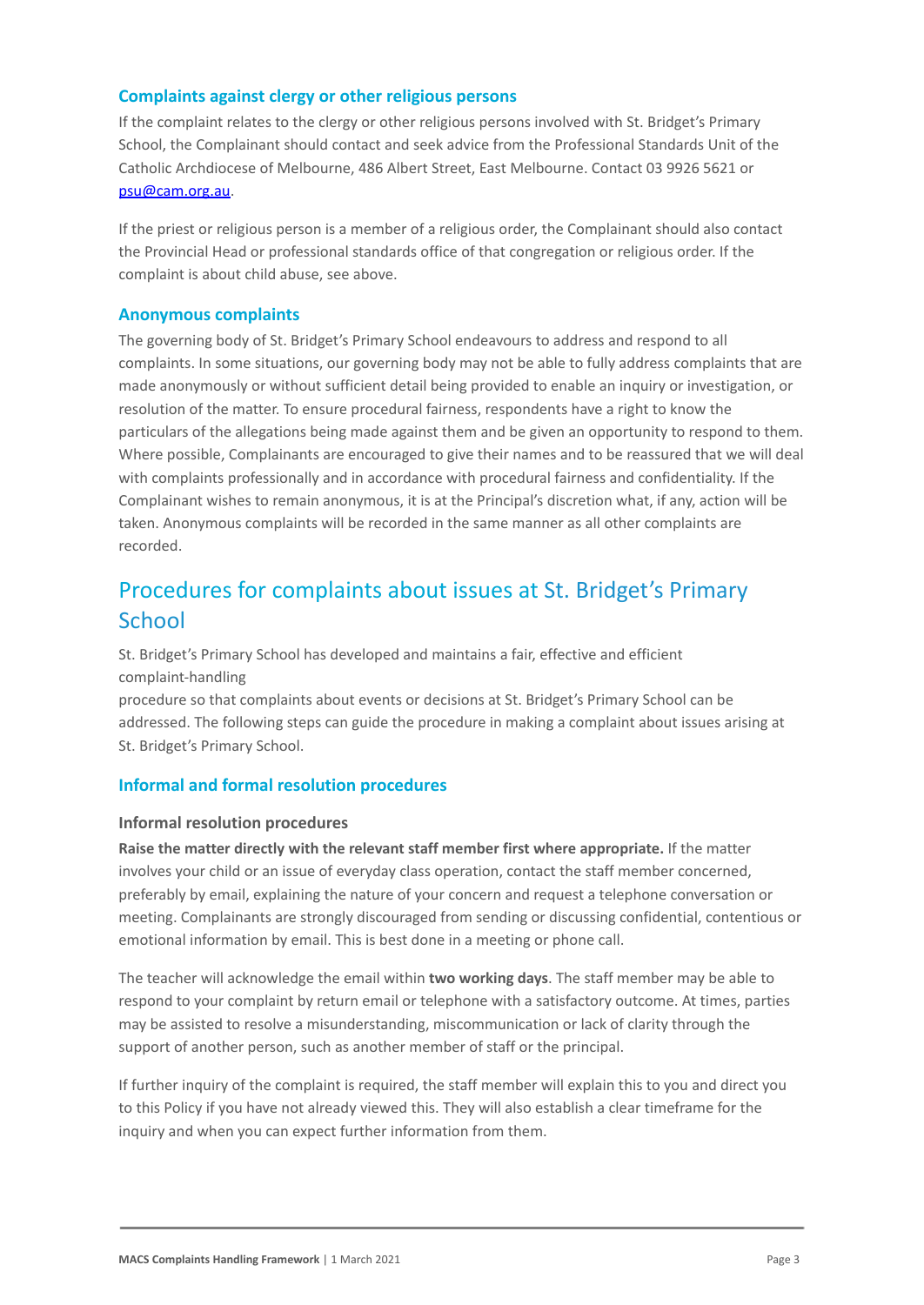**If the matter cannot be resolved informally**, or you wish to make a formal complaint, you can telephone to make an appointment to discuss the matter with the Principal or email your concern in writing.

### **Formal resolution procedures**

**If the grievance or concern is about broader school issues, school staff or serious issues** that are difficult to discuss with classroom teachers or if the issue not been satisfactorily resolved, Complainants are invited to make an appointment to speak with the Principal.

- ●In all cases, confidentiality is respected. Only the people who need to know about the issue will be involved. The people who need to be informed will be discussed at the meeting.
- ●Community members may be accompanied by a support person at appointments to resolve grievances.
- ●All formal discussions and procedures involving grievances will be documented.
- ●Every attempt will be made to address an issue and, where resolution is possible, it will be reached in a timely manner.

When a formal complaint is received, it will be acknowledged and the Complainant will be provided with a copy of this Policy so they can understand the procedures that will be followed in dealing with their complaint.

# Timeframe for dealing with formal complaints

In moving to more formal procedures, the Principal or a senior member of staff will undertake the inquiry in the following manner, ensuring procedural fairness is observed:

- ●organise a meeting/phone conference with you
- ●direct you to a copy of this Policy if you have not already viewed this document
- ●at the outset, establish the timeframe for the inquiry into the matter and when you can expect to hear further information or have a resolution. This would normally be within 10 working days
- ●fully document the complaint, any actions taken to resolve it and outcomes of those actions
- ●further consider the matter
- ●ensure that no one is victimised as a result of a complaint being made
- ●if necessary, enable a Complainant to be accompanied at meetings by another person of their choice as a support person
- ●if appropriate, enable the person against whom the complaint has been made to respond, and to be accompanied to any meeting by another person of their choice as a support person
- advise the Complainant of the outcome of the inquiry in writing.

## Recording complaints

All complaints received at St. Bridget's Primary School will be recorded, even those which are about issues perceived as trivial or minor. This helps us to identify key risk areas or any whole-school issues which, if left unresolved, could lead to harm or injury or more serious concerns.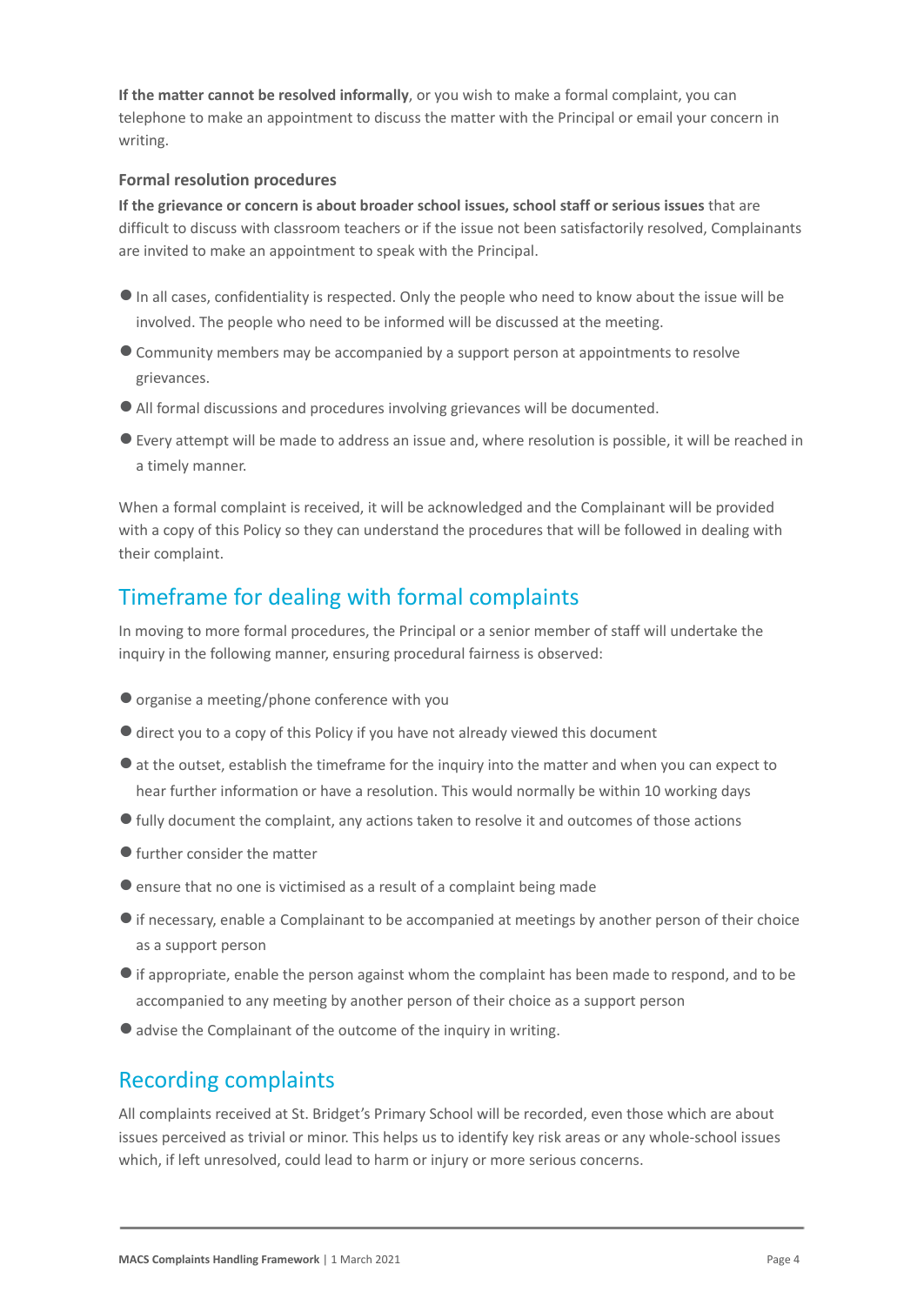The following information about complaints received will be recorded:

- ●contact details of the Complainant
- date of complaint and method of communication
- ●nature of the complaint and the requested resolution
- name of the staff member handling the issue
- ●any actions and the timeframe taken, minutes of meetings and communication
- ●a statement of the outcome, including the closure date and date of advising the Complainant of the outcome.

### Expectations of and information for parents and guardians

In making a complaint, St. Bridget's Primary School requests and expects that the Complainant will:

- ●raise the concern or complaint as soon as possible after the issue has arisen
- ●communicate and respond in ways that are constructive, fair and respectful
- ●provide complete and factual information about the concern or complaint
- ●observe confidentiality and a respect for sensitive issues
- act in good faith to achieve an outcome acceptable to all parties
- ●have realistic and reasonable expectations about possible outcomes/remedies.

If your concern/complaint relates to your child's treatment by another student or students while at St. Bridget's Primary School, we expect that you will refer your complaint directly to the School, via your child's class teacher, Assistant Principal or Principal. Under no circumstances should you approach another student while in the care of the school to discuss the issue or chastise them. Direct contact with parents to resolve the matter is also discouraged if the complaint pertains to issues or incidents that have arisen at the School.

Parents and guardians making complaints should ascertain the facts as best they can, and contact the Principal at their earliest convenience.

- ●Parents and guardians with complaints may contact the School by telephone, in person or in writing.
- ●Parents and guardians visiting the School to make a complaint are advised that the Principal may not be immediately available to discuss the complaint.

However, details regarding the complaint can be taken by the office staff, and an appointment time can be made to meet with the Principal.

Parents and guardians making complaints are to be respectful, confidential and courteous. Parents who are unreasonable, threatening or discourteous can expect their discussions with the Principal to be terminated until such time as an alternative discussion time is arranged by the school.

The School will record the details of all complaints including the name and contact details of the persons making the complaints. The School will then refer the complaint to the most appropriate person to undertake an inquiry. There will be many occasions that this will be someone other than the Principal. The staff member conducting the inquiry may conduct a preliminary inquiry or communicate with the parent to discuss the matter further.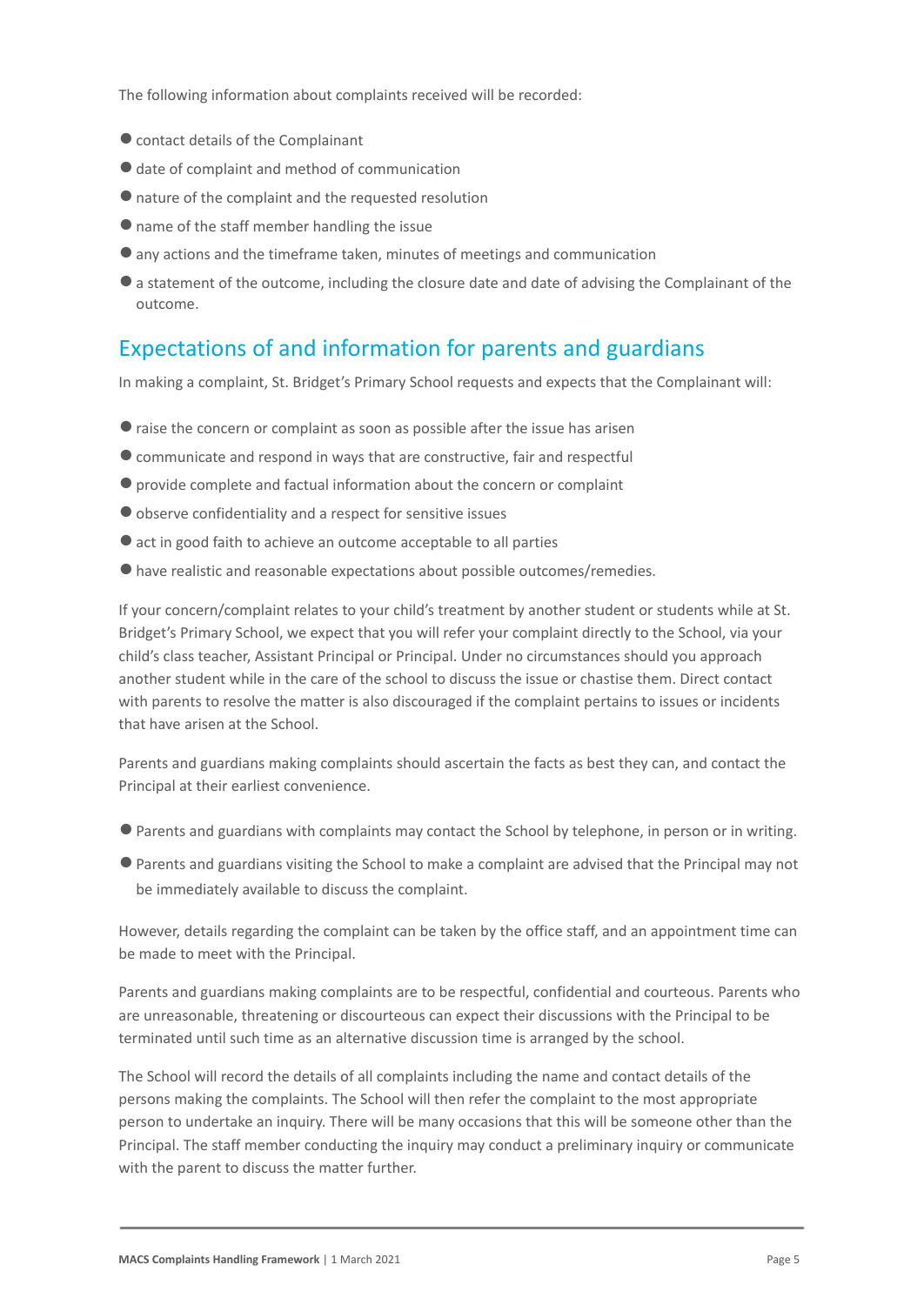If the scope of the inquiry is beyond the capacity or jurisdiction of the school, the matter will be referred to the MACS Regional General Manager and the parent will be informed of the referral.

Parents and guardians discussing complaints with the Principal may be accompanied by a support person. The support person can be a family member, a friend or a professional with knowledge of the student. Any person acting in a professional capacity on behalf of the parents must provide their occupational details and full name prior to the meeting being held. It is at the Principal's discretion whether an external professional is a participating member of any school meeting. The support person may encourage and facilitate sharing of parent knowledge, perception and issues. The support person should support a positive working relationship between all parties. The support person does not speak on behalf of parents/guardians/carers discussing complaints with the Principal.

Any inquiry conducted by the School will be done so in a timely, efficient and confidential manner, ensuring the fair principles of natural justice are applied for all. Parents will be provided with an anticipated timeframe for a resolution. The staff member conducting the inquiry will record the details of the inquiry.

Privacy laws may prohibit information being provided to the Complainant of any specific action that has been taken in relation to individuals about whom the complaint has been raised.

## Outcomes of complaints

Outcomes to complaints and grievances can include the following:

- $\bullet$  apology either verbal or written
- $\bullet$  mediation with an internal or external mediator
- official warning
- ●disciplinary action
- $\bullet$  behavioural contract (in the case of a student)
- ●pastoral or spiritual care
- ●an understanding that the behaviour will not be repeated
- ●a change in policy or procedure.

### **Complaint escalation**

If the matter cannot be resolved at the School level, or if the complaint is about the Principal of St. Bridget's Primary School, Complainants may contact the relevant MACS Regional Office (see details below).

When a complaint is serious or it is not resolved after the involvement of the MACS Regional General Manager, it may be referred to the MACS Executive Director for review.

If the complaint is unable to be resolved to the satisfaction of the Complainant, but the matter is however finalised, the Complainant has the right to seek alternative independent or other advice, or contact other entities such as the Victorian Equal Opportunity and Human Rights Commission, the Catholic Education Commission of Victoria Ltd or the Victorian Civil and Administrative Tribunal.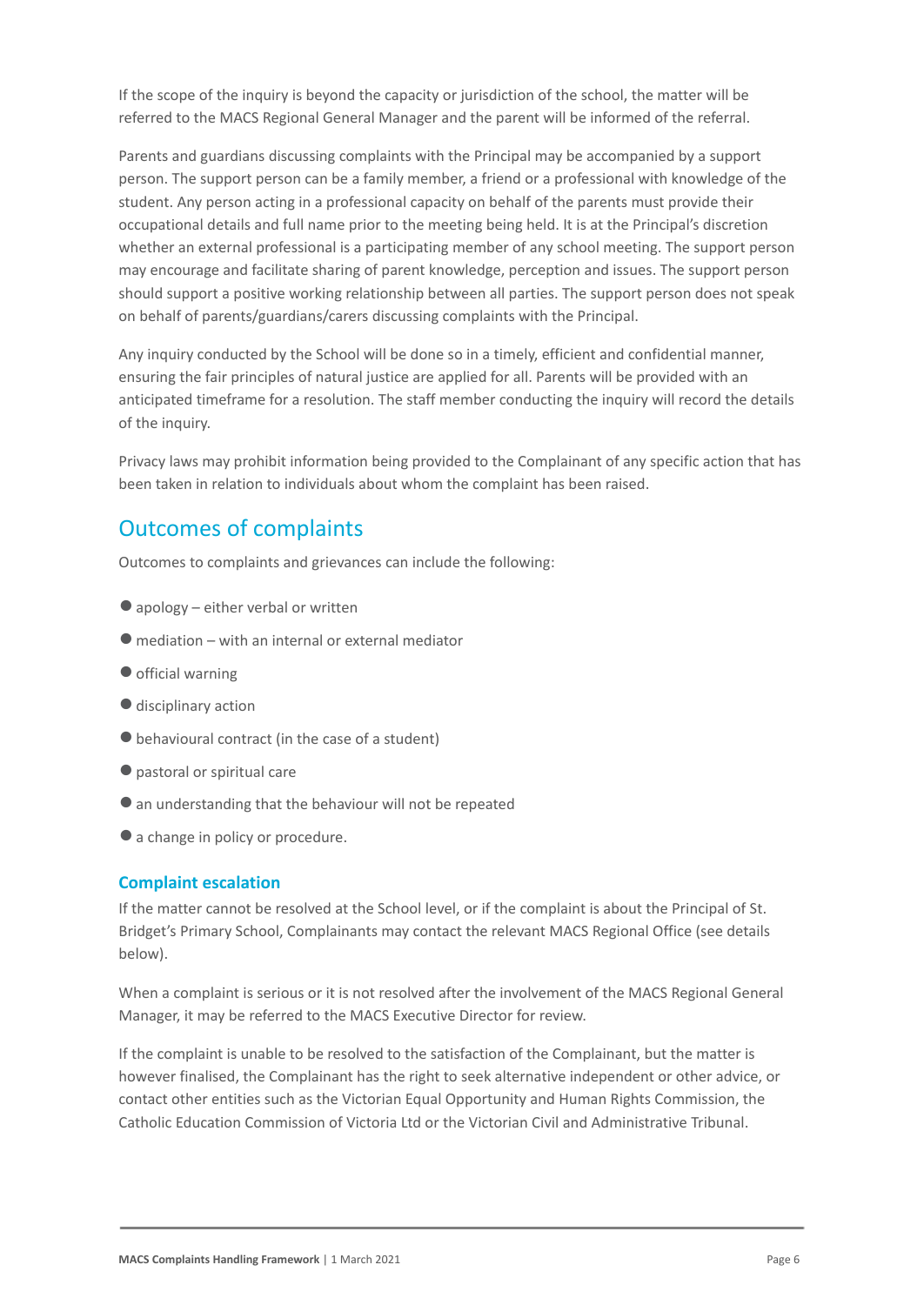# Withdrawal of a complaint

A complaint can be withdrawn at any stage during the complaint management procedures. A complaint should be retracted in writing by the Complainant and addressed to the relevant MACS Regional General Manager.